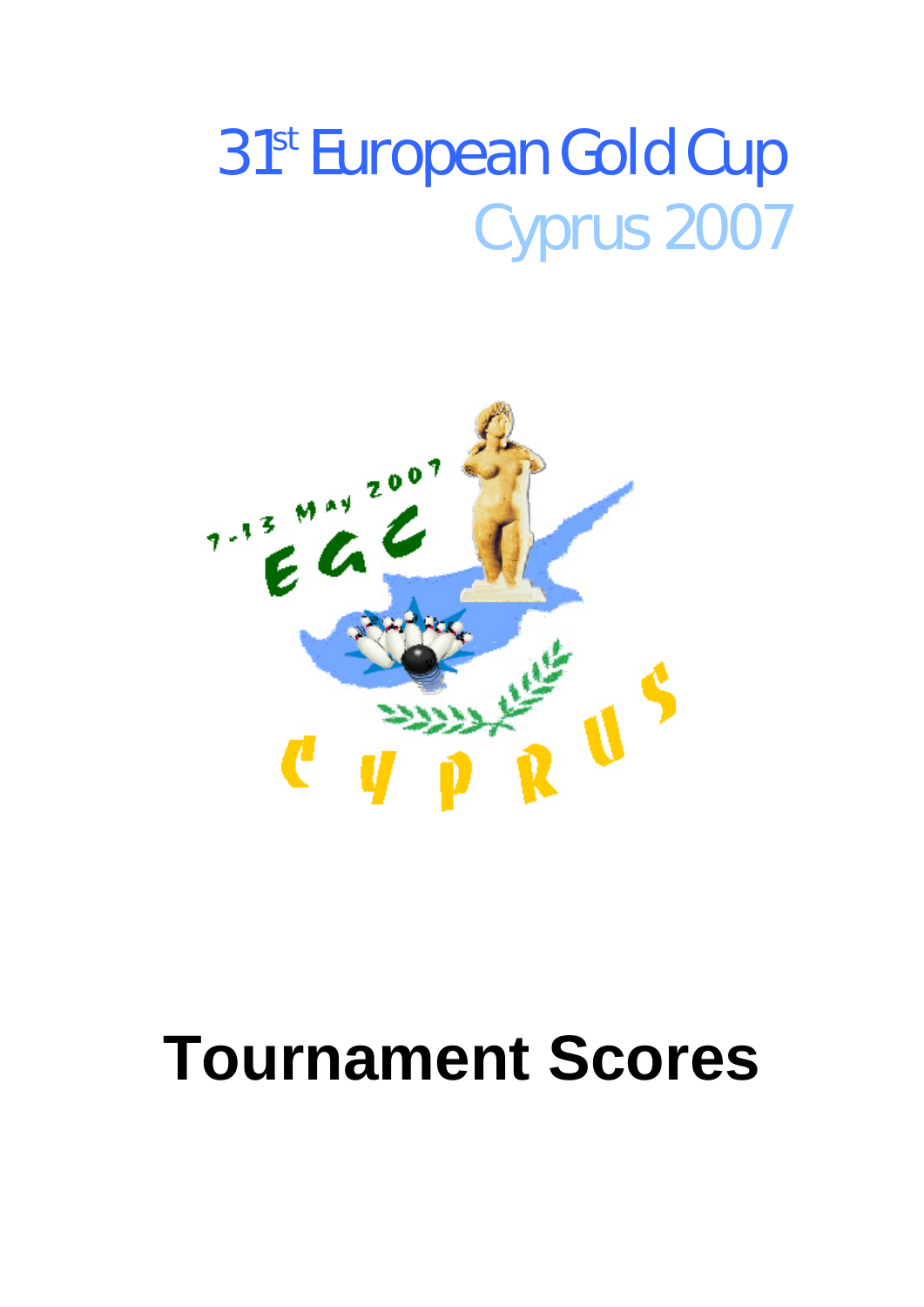#### **31st European Gold Cup - Cyprus 2007 Mix Doubles**

*Tuesday, 8th May 2007*

|                |                               |                |                |                |                |                |                |     |           | <b>TOTALS 6 GAMES</b> |            |
|----------------|-------------------------------|----------------|----------------|----------------|----------------|----------------|----------------|-----|-----------|-----------------------|------------|
| <b>No</b>      | Player                        | <b>HCP</b>     | G <sub>1</sub> | G <sub>2</sub> | G <sub>3</sub> | G <sub>4</sub> | G <sub>5</sub> | G6  | <b>HG</b> | AV                    | <b>TOT</b> |
|                | Poland                        |                |                |                |                |                |                |     |           |                       |            |
|                | (141) SUSZCZEWICZ PATRYCJA    | 10             | 171            | 223            | 202            | 212            | 199            | 185 | 223       | 198.7                 | 1192       |
| $\mathbf{1}$   | (142) ANTONIAK JAKUB          | 10             | 161            | 230            | 201            | 191            | 204            | 163 | 230       | 191.7                 | 1150       |
|                |                               |                |                |                |                |                |                |     | 230       | 195.2                 | 2342       |
|                | <b>Italy</b>                  |                |                |                |                |                |                |     |           |                       |            |
|                | (127) PERTICATI SARA          | $\mathbf{1}$   | 202            | 161            | 176            | 200            | 205            | 209 | 209       | 192.2                 | 1153       |
| $\overline{c}$ |                               | 10             | 185            | 164            | 186            | 213            | 178            | 223 | 223       | 191.5                 | 1149       |
|                | (128) GIAVERI GRAZIANO        |                |                |                |                |                |                |     |           |                       |            |
|                |                               |                |                |                |                |                |                |     | 223       | 191.8                 | 2302       |
|                | Greece                        |                |                |                |                |                |                |     |           |                       |            |
| 3              | (118) PAPA JORGO              | 10             | 188            | 198            | 187            | 187            | 205            | 214 | 214       | 196.5                 | 1179       |
|                | (117) PAPADEMETRIOU GEORGIA   | $\overline{7}$ | 192            | 207            | 154            | 198            | 157            | 179 | 207       | 181.2                 | 1087       |
|                |                               |                |                |                |                |                |                |     | 214       | 188.8                 | 2266       |
|                | Ukraine                       |                |                |                |                |                |                |     |           |                       |            |
| $\overline{4}$ | (148) OLEG ZINEVYCH           | 3              | 184            | 217            | 171            | 199            | 153            | 213 | 217       | 189.5                 | 1137       |
|                | (147) TETIANA DEGTIAROVA      | 10             | 213            | 160            | 197            | 176            | 170            | 198 | 213       | 185.7                 | 1114       |
|                |                               |                |                |                |                |                |                |     | 217       | 187.6                 | 2251       |
|                | England                       |                |                |                |                |                |                |     |           |                       |            |
|                | (108) TOBY WEBB               | $\overline{4}$ | 223            | 179            | 184            | 261            | 164            | 163 | 261       | 195.7                 | 1174       |
| 5              | (107) REBECCA TREVOR          | $\mathbf{1}$   | 168            | 150            | 188            | 169            | 193            | 185 | 193       | 175.5                 | 1053       |
|                |                               |                |                |                |                |                |                |     | 261       | 185.6                 | 2227       |
|                | <b>Israel</b>                 |                |                |                |                |                |                |     |           |                       |            |
|                | (125) GALIN GALLER HEATHER    | 10             | 190            | 228            | 181            | 167            | 179            | 173 | 228       | 186.3                 | 1118       |
| 6              | (126) BEN-BASSAT MOSHE        | $\overline{4}$ | 163            | 203            | 165            | 195            | 169            | 210 | 210       | 184.2                 | 1105       |
|                |                               |                |                |                |                |                |                |     | 228       | 185.3                 | 2223       |
|                |                               |                |                |                |                |                |                |     |           |                       |            |
|                | Hungary                       | 9              | 192            | 246            |                | 182            | 222            | 179 |           | 201.0                 |            |
| $\overline{7}$ | (120) DANIEL HORVATH          |                |                |                | 185            |                |                |     | 246       |                       | 1206       |
|                | (119) TIMEA SIMON             | 10             | 185            | 161            | 167            | 165            | 166            | 161 | 185       | 167.5                 | 1005       |
|                |                               |                |                |                |                |                |                |     | 246       | 184.3                 | 2211       |
|                | Luxembourg                    |                |                |                |                |                |                |     |           |                       |            |
| 8              | (130) PESCAROLO OTHELLO       | 5              | 226            | 158            | 229            | 189            | 195            | 236 | 236       | 205.5                 | 1233       |
|                | (129) PESCAROLO SYLVIE        | 8              | 168            | 138            | 182            | 179            | 121            | 168 | 182       | 159.3                 | 956        |
|                |                               |                |                |                |                |                |                |     | 236       | 182.4                 | 2189       |
|                | Slovakia                      |                |                |                |                |                |                |     |           |                       |            |
| 9              | (145) ANDREA REICHELOVA       | $\overline{4}$ | 166            | 184            | 173            | 176            | 213            | 189 | 213       | 183.5                 | 1101       |
|                | (146) LADISLAV BITTO          | $\circ$        | 165            | 163            | 191            | 184            | 205            | 177 | 205       | 180.8                 | 1085       |
|                |                               |                |                |                |                |                |                |     | 213       | 182.2                 | 2186       |
|                | France                        |                |                |                |                |                |                |     |           |                       |            |
|                | (114) OLIVIER BARTHES         | $\overline{2}$ | 180            | 187            | 175            | 211            | 172            | 185 | 211       | 185.0                 | 1110       |
| 10             | (113) BRIGITTE GUYNAMANT      | $\mathbf{1}$   | 129            | 194            | 234            | 161            | 161            | 194 | 234       | 178.8                 | 1073       |
|                |                               |                |                |                |                |                |                |     | 234       | 181.9                 | 2183       |
|                | Malta                         |                |                |                |                |                |                |     |           |                       |            |
|                | (135) JOSEPHINE BORG          | 8              | 198            | 210            | 145            | 200            | 176            | 190 | 210       | 186.5                 | 1119       |
| 11             | (136) JUSTIN CARUANA SCICLUNA | $\overline{2}$ | 186            | 178            | 167            | 197            | 164            | 160 | 197       | 175.3                 | 1052       |
|                |                               |                |                |                |                |                |                |     | 210       | 180.9                 | 2171       |
|                |                               |                |                |                |                |                |                |     |           |                       |            |
|                | Spain                         | 10             | 186            | 146            | 191            | 191            | 194            | 198 | 198       | 184.3                 | 1106       |
| 12             | (110) JUAN ALBARES            | 3              |                |                |                |                |                |     |           |                       |            |
|                | (109) DOLORES ESTEVE          |                | 156            | 164            | 215            | 188            | 175            | 166 | 215       | 177.3                 | 1064       |
|                |                               |                |                |                |                |                |                |     | 215       | 180.8                 | 2170       |
|                | <b>Belarus</b>                |                |                |                |                |                |                |     |           |                       |            |
| 13             | (101) ELENA LAZUTA            | 0              | 158            | 224            | 179            | 200            | 213            | 185 | 224       | 193.2                 | 1159       |
|                | (102) SERGUEI GLAVATSKI       | $\overline{4}$ | 196            | 159            | 153            | 151            | 163            | 186 | 196       | 168.0                 | 1008       |
|                |                               |                |                |                |                |                |                |     | 224       | 180.6                 | 2167       |
|                | Ireland                       |                |                |                |                |                |                |     |           |                       |            |
| 14             | (123) MICHELLE FRANCIS        | 10             | 210            | 182            | 170            | 188            | 186            | 168 | 210       | 184.0                 | 1104       |
|                | (124) PATRICK SHINE           | 10             | 165            | 170            | 175            | 187            | 166            | 189 | 189       | 175.3                 | 1052       |
|                |                               |                |                |                |                |                |                |     | 210       | 179.7                 | 2156       |
|                | Estonia                       |                |                |                |                |                |                |     |           |                       |            |
|                | (112) TOOMAS TALTS            | $\overline{4}$ | 239            | 183            | 155            | 233            | 168            | 185 | 239       | 193.8                 | 1163       |
| 15             | (111) TAIMI DREIER            | 8              | 186            | 146            | 190            | 136            | 160            | 173 | 190       | 165.2                 | 991        |
|                |                               |                |                |                |                |                |                |     | 239       | 179.5                 | 2154       |
|                | San Marino                    |                |                |                |                |                |                |     |           |                       |            |
|                | (144) SCIUTTI MANUEL          | $\circ$        | 145            | 197            | 132            | 190            | 205            | 212 | 212       | 180.2                 | 1081       |
| 16             |                               | 8              | 198            | 138            | 148            | 214            | 139            | 181 | 214       | 169.7                 | 1018       |
|                | (143) DEL MESTRE BARBARA      |                |                |                |                |                |                |     |           | 174.9                 | 2099       |
|                |                               |                |                |                |                |                |                |     | 214       |                       |            |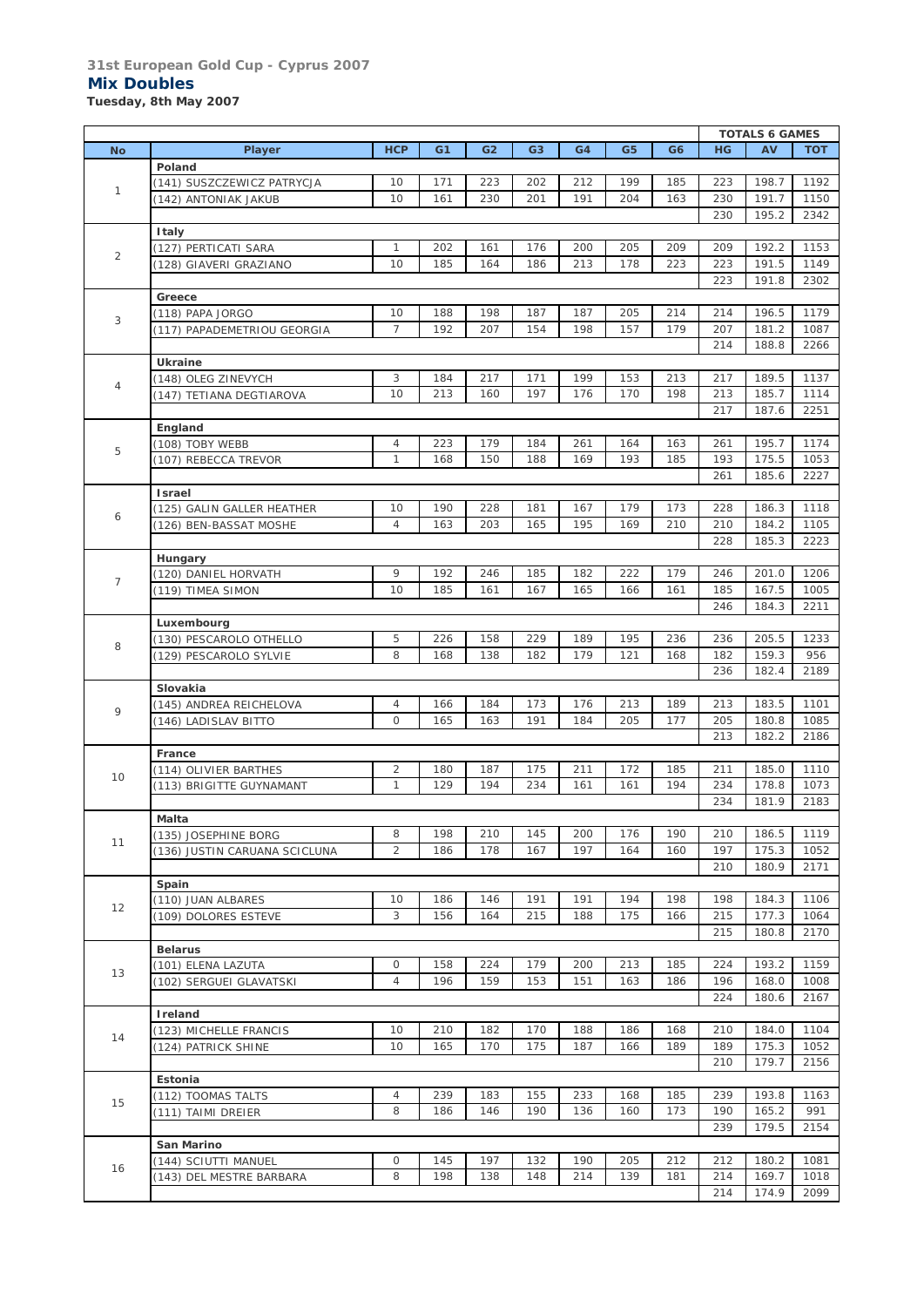#### **31st European Gold Cup - Cyprus 2007 Mix Doubles**

*Tuesday, 8th May 2007*

|           |                            |                |                |                |                |                |                |     |     | <b>TOTALS 6 GAMES</b> |            |
|-----------|----------------------------|----------------|----------------|----------------|----------------|----------------|----------------|-----|-----|-----------------------|------------|
| <b>No</b> | Player                     | <b>HCP</b>     | G <sub>1</sub> | G <sub>2</sub> | G <sub>3</sub> | G <sub>4</sub> | G <sub>5</sub> | G6  | HG  | AV                    | <b>TOT</b> |
|           | <b>Denmark</b>             |                |                |                |                |                |                |     |     |                       |            |
| 17        | (106) RUNE CHRISTENSEN     | $\mathbf{1}$   | 151            | 159            | 215            | 193            | 163            | 190 | 215 | 178.5                 | 1071       |
|           | (105) ANNA DYRHOLM CLAUSEN | $\overline{7}$ | 180            | 187            | 165            | 172            | 159            | 154 | 187 | 169.5                 | 1017       |
|           |                            |                |                |                |                |                |                |     | 215 | 174.0                 | 2088       |
|           | Isle of Man                |                |                |                |                |                |                |     |     |                       |            |
| 18        | (122) ERLE CORNELIUS       | 6              | 188            | 217            | 196            | 181            | 174            | 193 | 217 | 191.5                 | 1149       |
|           | (121) VIV CORNELIUS        | 10             | 174            | 127            | 140            | 155            | 142            | 191 | 191 | 154.8                 | 929        |
|           |                            |                |                |                |                |                |                |     | 217 | 173.2                 | 2078       |
|           | <b>Morocco</b>             |                |                |                |                |                |                |     |     |                       |            |
| 19        | (131) LOUBNA SEFRIOUI      | 10             | 149            | 178            | 161            | 187            | 192            | 193 | 193 | 176.7                 | 1060       |
|           | (132) AMIR EL AMRANI       | 10             | 155            | 166            | 172            | 165            | 203            | 146 | 203 | 167.8                 | 1007       |
|           |                            |                |                |                |                |                |                |     | 203 | 172.3                 | 2067       |
|           | Moldova                    |                |                |                |                |                |                |     |     |                       |            |
| 20        | (133) SUDEICO OXANA        | $\overline{4}$ | 192            | 171            | 167            | 186            | 161            | 169 | 192 | 174.3                 | 1046       |
|           | (134) BABIUC SERGHEI       | $\overline{4}$ | 145            | 177            | 180            | 177            | 165            | 173 | 180 | 169.5                 | 1017       |
|           |                            |                |                |                |                |                |                |     | 192 | 171.9                 | 2063       |
|           | <b>Northern I reland</b>   |                |                |                |                |                |                |     |     |                       |            |
|           | (138) JONATHAN GILLILAND   | 1              | 170            | 167            | 160            | 198            | 203            | 164 | 203 | 177.0                 | 1062       |
| 21        | (137) LAUREN DUGAN         | 10             | 168            | 157            | 161            | 174            | 180            | 155 | 180 | 165.8                 | 995        |
|           |                            |                |                |                |                |                |                |     | 203 | 171.4                 | 2057       |
|           | Gibraltar                  |                |                |                |                |                |                |     |     |                       |            |
| 22        | (115) KIMBERLY TURNBULL    | 10             | 199            | 167            | 170            | 144            | 179            | 180 | 199 | 173.2                 | 1039       |
|           | (116) KEVIN STIMSON        | $\overline{7}$ | 168            | 158            | 190            | 152            | 165            | 180 | 190 | 168.8                 | 1013       |
|           |                            |                |                |                |                |                |                |     | 199 | 171.0                 | 2052       |
|           | Cyprus                     |                |                |                |                |                |                |     |     |                       |            |
| 23        | (104) PERICLEOUS PERICLIS  | $\overline{4}$ | 166            | 173            | 169            | 153            | 174            | 183 | 183 | 169.7                 | 1018       |
|           | (103) MARIA HAPESHI        | 6              | 155            | 152            | 141            | 145            | 197            | 173 | 197 | 160.5                 | 963        |
|           |                            |                |                |                |                |                |                |     | 197 | 165.1                 | 1981       |
|           | <b>Netherlands</b>         |                |                |                |                |                |                |     |     |                       |            |
|           | (139) DOKE PIETERSZ        | $\overline{2}$ | 185            | 147            | 173            | 139            | 150            | 190 | 190 | 164.0                 | 984        |
| 24        | (140) COR HUISKENS         | 8              | 145            | 165            | 137            | 145            | 200            | 186 | 200 | 163.0                 | 978        |
|           |                            |                |                |                |                |                |                |     | 200 | 163.5                 | 1962       |
|           | Wales                      |                |                |                |                |                |                |     |     |                       |            |
|           | (150) DAVID COLE           | 4              | 155            | 153            | 159            | 232            | 184            | 132 | 232 | 169.2                 | 1015       |
| 25        | (149) LUCY THATCHER        | 10             | 165            | 149            | 140            | 123            | 134            | 179 | 179 | 148.3                 | 890        |
|           |                            |                |                |                |                |                |                |     | 232 | 158.8                 | 1905       |
|           |                            |                |                |                |                |                |                |     |     |                       |            |

**Notes:**

**NO** = Number | **G1 - G6** = Game One to Game 6 **HG** = High Game | **AV** = Average | **TOT** = Total **HCP** = Handicap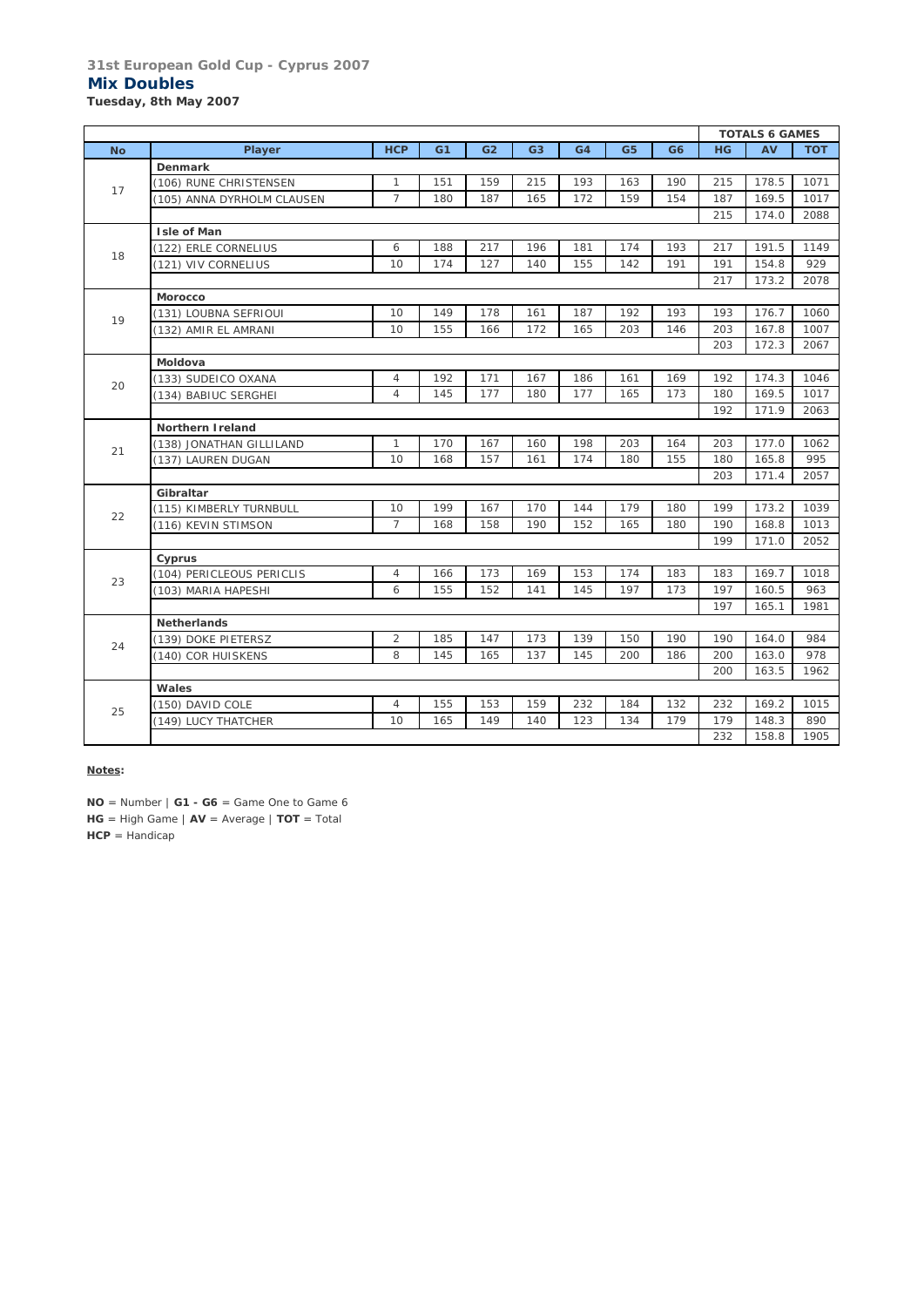#### **Ladies Singles**

*9/10 May 2007*

|           |               |                             |            |                |                |                |                |                |                |     |     |                | <b>TOTALS 18 GAMES</b> |     |     |     |     |                 |     |     |                 |                |       |            |
|-----------|---------------|-----------------------------|------------|----------------|----------------|----------------|----------------|----------------|----------------|-----|-----|----------------|------------------------|-----|-----|-----|-----|-----------------|-----|-----|-----------------|----------------|-------|------------|
| <b>No</b> | <b>CTR</b>    | Player                      | <b>HCP</b> | G <sub>1</sub> | G <sub>2</sub> | G <sub>3</sub> | G <sub>4</sub> | G <sub>5</sub> | G <sub>6</sub> | G7  | G8  | G <sub>9</sub> | G <sub>10</sub>        | G11 | G12 |     |     | G13 G14 G15 G16 |     | G17 | G <sub>18</sub> | <b>HG</b>      | AV    | <b>TOT</b> |
|           | Greece        | (117) PAPADEMETRIOU GEORGIA |            | 201            | 191            | 219            | 197            | 230            | 153            | 169 | 175 | 242            | 194                    | 175 | 194 | 222 | 201 | 175             | 250 | 188 | 240             | 250            | 200.9 | 3616       |
| 2         | Poland        | (141) SUSZCZEWICZ PATRYCJA  | 10         | 209            | 211            | 153            | 216            | 211            | 201            | 194 | 225 | 199            | 169                    | 209 | 146 | 168 | 190 | 199             | 202 | 203 | 171             | 225            | 193.1 | 3476       |
| 3         | Estonia       | (111) TAIMI DREIER          | 8          | 176            | 186            | 220            | 209            | 169            | 197            | 178 | 194 | 208            | 160                    | 204 | 183 | 200 | 255 | 188             | 158 | 211 | 158             | 255            | 191.9 | 3454       |
|           | Italy         | (127) PERTICATI SARA        |            | 182            | 206            | 207            | 179            | 185            | 186            | 217 | 238 | 202            | 152                    | 202 | 193 | 183 | 147 | 187             | 177 | 178 | 212             | 238            | 190.7 | 3433       |
| 5         | Denmark       | (105) ANNA DYRHOLM CLAUSEN  |            | 211            | 190            | 190            | 177            | 175            | 187            | 198 | 174 | 179            | 227                    | 146 | 173 | 218 | 201 | 184             | 176 | 177 | 206             | 227            | 188.3 | 3389       |
| 6         | Moldova       | (133) SUDEICO OXANA         |            | 171            | 200            | 217            | 164            | 193            | 172            | 155 | 193 | 189            | 195                    | 186 | 205 | 168 | 181 | 179             | 213 | 177 | 180             | 217            | 185.4 | 3338       |
|           | France        | (113) BRIGITTE GUYNAMANT    |            | 174            | 182            | 171            | 199            | 210            | 146            | 218 | 192 | 185            | 188                    | 167 | 211 | 194 | 190 | 180             | 184 | 175 | 168             | 218            | 185.2 | 3334       |
| 8         | Ukraine       | (147) TETIANA DEGTIAROVA    | 10         | 190            | 169            | 174            | 167            | 171            | 203            | 168 | 208 | 159            | 166                    | 200 | 204 | 177 | 179 | 185             | 230 | 202 | 178             | 230            | 185.0 | 3330       |
| 9         | England       | (107) REBECCA TREVOR        |            | 195            | 174            | 183            | 191            | 182            | 151            | 149 | 171 | 184            | 169                    | 204 | 216 | 181 | 215 | 172             | 202 | 188 | 195             | 216            | 184.6 | 3322       |
| 10        | Ireland       | (123) MICHELLE FRANCIS      | 10         | 191            | 187            | 167            | 179            | 185            | 187            | 186 | 190 | 163            | 184                    | 149 | 189 | 217 | 191 | 170             | 165 | 193 | 188             | 217            | 182.3 | 3281       |
| 11        | Belarus       | (101) ELENA LAZUTA          | $\Omega$   | 163            | 152            | 229            | 157            | 170            | 202            | 147 | 185 | 220            | 167                    | 190 | 186 | 167 | 190 | 170             | 209 | 173 | 180             | 229            | 180.9 | 3257       |
| 12        | Malta         | (135) JOSEPHINE BORG        | 8          | 221            | 196            | 168            | 188            | 184            | 201            | 145 | 221 | 183            | 159                    | 152 | 192 | 178 | 174 | 173             | 179 | 173 | 169             | $22^{\circ}$   | 180.9 | 3256       |
| 13        | Hungary       | (119) TIMEA SIMON           | 10         | 170            | 166            | 185            | 156            | 178            | 189            | 179 | 168 | 205            | 132                    | 197 | 170 | 199 | 174 | 166             | 187 | 187 | 221             | $22^{\degree}$ | 179.4 | 3229       |
| 14        | Spain         | (109) DOLORES ESTEVE        | 3          | 184            | 184            | 203            | 150            | 166            | 207            | 159 | 194 | 170            | 187                    | 199 | 163 | 164 | 169 | 183             | 152 | 198 | 195             | 207            | 179.3 | 3227       |
| 15        | Luxembourg    | (129) PESCAROLO SYLVIE      | 8          | 180            | 221            | 140            | 200            | 179            | 165            | 159 | 175 | 156            | 170                    | 211 | 199 | 153 | 161 | 170             | 168 | 185 | 181             | $22^{\degree}$ | 176.3 | 3173       |
| 16        | <b>Israel</b> | (125) GALIN GALLER HEATHER  | 10         | 191            | 189            | 199            | 213            | 169            | 197            | 200 | 155 | 148            | 181                    | 177 | 155 | 188 | 158 | 139             | 142 | 178 | 178             | 213            | 175.4 | 3157       |
| 17        | Slovakia      | (145) ANDREA REICHELOVA     | $\Delta$   | 182            | 185            | 201            | 227            | 235            | 173            | 163 | 160 | 124            | 157                    | 123 | 158 | 168 | 214 | 176             | 151 | 160 | 186             | 235            | 174.6 | 3143       |
| 18        | San Marino    | (143) DEL MESTRE BARBARA    | 8          | 179            | 161            | 178            | 159            | 203            | 171            | 147 | 150 | 184            | 170.                   | 189 | 166 | 158 | 175 | 169             | 187 | 197 | 197             | 203            | 174.4 | 3140       |
| 19        | Morocco       | (131) LOUBNA SEFRIOUI       | 10         | 199            | 182            | 157            | 156            | 189            | 173            | 168 | 156 | 139            | 166                    | 198 | 178 | 158 | 176 | 169             | 205 | 166 | 167             | 205            | 172.3 | 3102       |
| 20        | Gibraltar     | (115) KIMBERLY TURNBULL     | 10         | 161            | 183            | 148            | 176            | 192            | 160            | 154 | 160 | 176            | 175                    | 167 | 166 | 175 | 164 | 152             | 164 | 179 | 190             | 192            | 169.0 | 3042       |
| 21        | Cyprus        | (103) MARIA HAPESHI         | 6          | 150            | 172            | 155            | 167            | 163            | 188            | 175 | 153 | 135            | 167                    | 149 | 171 | 167 | 164 | 162             | 174 | 184 | 173             | 188            | 164.9 | 2969       |
| 22        | Netherlands   | (139) DOKE PIETERSZ         |            | 183            | 145            | 139            | 173            | 160            | 186            | 203 | 152 | 167            | 144                    | 127 | 164 | 148 | 181 | 142             | 159 | 204 | 173             | 204            | 163.9 | 2950       |
| 23        | N.Ireland     | (137) LAUREN DUGAN          | 10         | 173            | 171            | 134            | 139            | 182            | 174            | 185 | 196 | 122            | 145                    | 163 | 172 | 160 | 163 | 136             | 165 | 186 | 158             | 196            | 162.4 | 2924       |
| 24        | Isle of Man   | (121) VIV CORNELIUS         | 10         | 153            | 163            | 159            | 172            | 195            | 127            | 148 | 172 | 170            | 131                    | 154 | 180 | 168 | 155 | 174             | 178 | 188 | 108             | 195            | 160.8 | 2895       |
| 25        | Wales         | (149) LUCY THATCHER         | 10         | 170            | 164            | 170            | 154            | 183            | 172            | 157 | 146 | 145            | 163                    | 149 | 169 | 156 | 135 | 149             | 174 | 134 | 156             | 183            | 158.1 | 2846       |

#### **Notes:**

**CTR** = Country

**NO** = Number | **G1 - G18** = Game One to Game 18 **HG** = High Game | **AV** = Average | **TOT** = Total

**HCP** = Handicap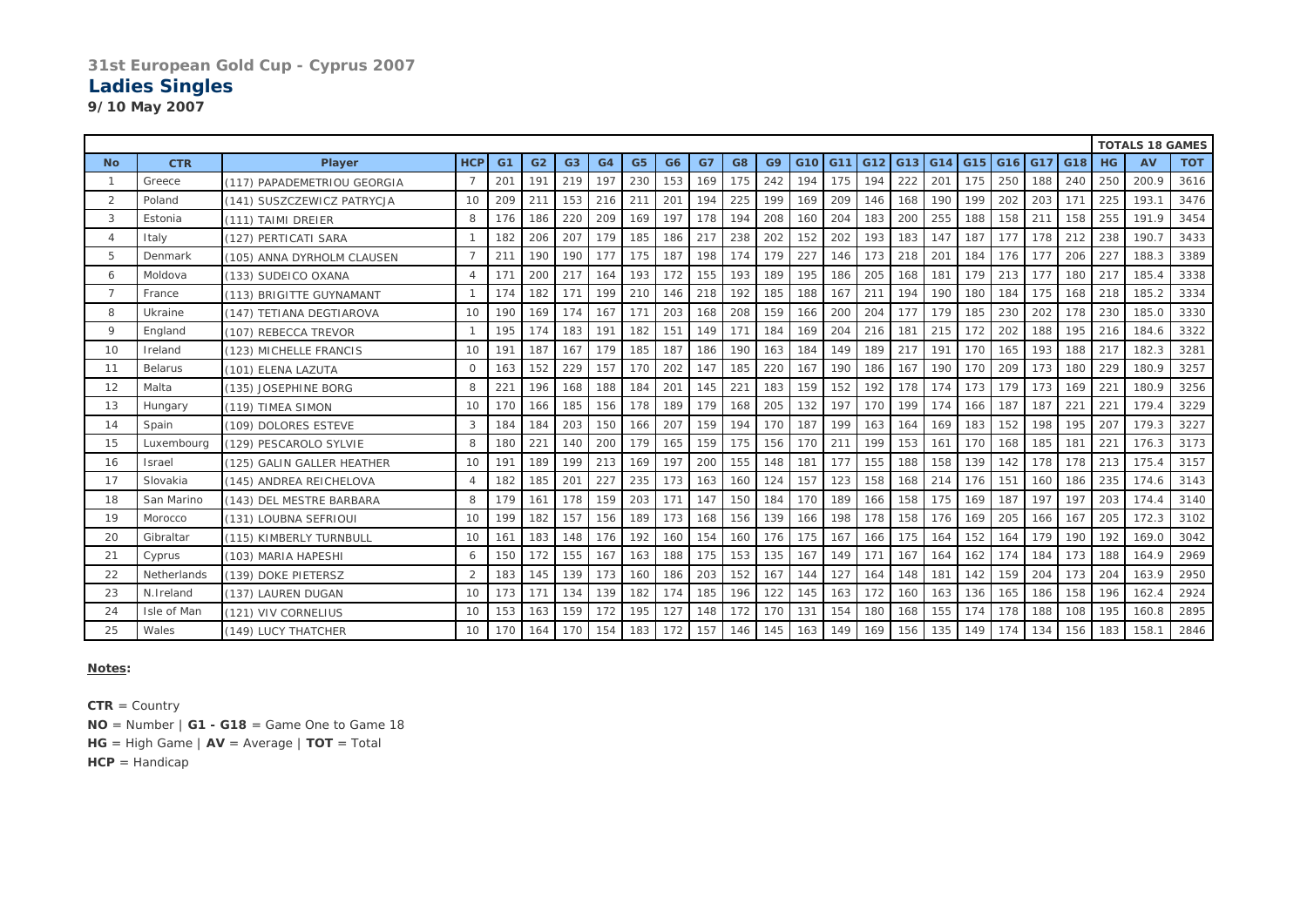#### **31st European Gold Cup - Cyprus 2007**

#### **Men Singles**

*9/10 May 2007*

|           | <b>TOTALS 18 GAMES</b> |                               |                |                |                 |                |                |                |                |     |     |                |     |     |         |     |     |     |         |     |     |           |           |            |
|-----------|------------------------|-------------------------------|----------------|----------------|-----------------|----------------|----------------|----------------|----------------|-----|-----|----------------|-----|-----|---------|-----|-----|-----|---------|-----|-----|-----------|-----------|------------|
| <b>No</b> | <b>CTR</b>             | <b>Player</b>                 | <b>HCP</b>     | G <sub>1</sub> | G <sub>2</sub>  | G <sub>3</sub> | G <sub>4</sub> | G <sub>5</sub> | G <sub>6</sub> | G7  | G8  | G <sub>9</sub> | G10 |     | G11 G12 | G13 | G14 |     | G15 G16 | G17 | G18 | <b>HG</b> | <b>AV</b> | <b>TOT</b> |
|           | France                 | (114) OLIVIER BARTHES         | 2              | 194            | 196             | 224            | 202            | 230            | 193            | 159 | 193 | 209            | 179 | 200 | 180     | 173 | 188 | 204 | 196     | 222 | 177 | 230       | 195.5     | 3519       |
| 2         | Israel                 | (126) BEN-BASSAT MOSHE        |                | 262            | 177             | 193            | 147            | 227            | 213            | 171 | 194 | 192            | 194 | 202 | 196     | 161 | 168 | 21' | 171     | 220 | 204 | 262       | 194.6     | 3503       |
| 3         | Poland                 | (142) ANTONIAK JAKUB          | 10             | 200            | 182             | 178            | 178            | 189            | 213            | 206 | 170 | 194            | 200 | 167 | 215     | 200 | 196 | 176 | 228     | 214 | 196 | 228       | 194.6     | 3502       |
|           | Moldova                | (134) BABIUC SERGHEI          | 4              | 207            | 227             | 151            | 202            | 214            | 192            | 206 | 170 | 157            | 180 | 173 | 196     | 207 | 214 | 168 | 227     | 173 | 182 | 227       | 191.4     | 3446       |
| 5         | Italy                  | (128) GIAVERI GRAZIANO        | 10             | 166            | 156             | 182            | 187            | 208            | 213            | 184 | 189 | 255            | 222 | 214 | 203     | 204 | 165 | 183 | 146     | 170 | 183 | 255       | 190.6     | 3430       |
| 6         | Hungary                | (120) DANIEL HORVATH          | 9              | 148            | 209             | 218            | 198            | 209            | 214            | 172 | 158 | 185            | 192 | 185 | 199     | 178 | 193 | 168 | 204     | 203 | 185 | 218       | 189.9     | 3418       |
|           | Luxembourg             | (130) PESCAROLO OTHELLO       | 5              | 157            | 187             | 184            | 164            | 239            | 226            | 190 | 196 | 212            | 176 | 192 | 167     | 199 | 155 | 163 | 197     | 177 | 234 | 239       | 189.7     | 3415       |
| 8         | <b>Belarus</b>         | (102) SERGUEI GLAVATSKI       | $\overline{4}$ | 176            | 236             | 186            | 136            | 171            | 189            | 190 | 197 | 189            | 185 | 185 | 189     | 202 | 175 | 163 | 237     | 184 | 197 | 237       | 188.2     | 3387       |
| 9         | Isle of Man            | (122) ERLE CORNELIUS          | 6              | 164            | 186             | 202            | 193            | 178            | 165            | 207 | 176 | 233            | 189 | 178 | 197     | 157 | 198 | 187 | 183     | 173 | 206 | 233       | 187.3     | 3372       |
| 10        | N.Ireland              | (138) JONATHAN GILLILAND      | $\mathbf{1}$   | 138            | 218             | 184            | 182            | 210            | 171            | 180 | 152 | 247            | 172 | 180 | 172     | 203 | 198 | 179 | 172     | 179 | 203 | 247       | 185.6     | 3340       |
| 11        | Cyprus                 | (104) PERICLEOUS PERICLIS     |                | 208            | 200             | 183            | 148            | 196            | 182            | 180 | 182 | 207            | 200 | 185 | 170     | 186 | 200 | 173 | 155     | 197 | 182 | 208       | 185.2     | 3334       |
| 12        | Malta                  | (136) JUSTIN CARUANA SCICLUNA | $\overline{2}$ | 160            | 237             | 202            | 215            | 164            | 184            | 249 | 183 | 188            | 211 | 192 | 166     | 146 | 159 | 174 | 161     | 155 | 175 | 249       | 184.5     | 3321       |
| 13        | Greece                 | (118) PAPA JORGO              | 10             | 188            | 170             | 175            | 173            | 214            | 155            | 179 | 197 | 162            | 180 | 176 | 197     | 169 | 189 | 193 | 223     | 184 | 193 | 223       | 184.3     | 3317       |
| 14        | Netherlands            | (140) COR HUISKENS            | 8              | 138            | 191             | 222            | 158            | 167            | 203            | 206 | 194 | 186            | 190 | 179 | 177     | 211 | 205 | 165 | 152     | 182 | 163 | 222       | 182.7     | 3289       |
| 15        | San Marino             | (144) SCIUTTI MANUEL          | $\Omega$       | 168            | 211             | 147            | 168            | 203            | 134            | 177 | 226 | 182            | 165 | 213 | 206     | 157 | 178 | 185 | 170     | 207 | 186 | 226       | 182.4     | 3283       |
| 16        | Ukraine                | (148) OLEG ZINEVYCH           | 3              | 175            | 190             | 190            | 137            | 171            | 179            | 187 | 205 | 182            | 142 | 183 | 194     | 212 | 168 | 183 | 170     | 162 | 239 | 239       | 181.6     | 3269       |
| 17        | Estonia                | (112) TOOMAS TALTS            | $\overline{4}$ | 184            | 174             | 230            | 158            | 157            | 193            | 180 | 157 | 176            | 208 | 199 | 200     | 163 | 215 | 168 | 151     | 196 | 147 | 230       | 180.9     | 3256       |
| 18        | Morocco                | (132) AMIR EL AMRANI          | 10             | 201            | 196             | 212            | 175            | 189            | 177            | 168 | 158 | 157            | 164 | 177 | 190     | 153 | 188 | 165 | 183     | 201 | 190 | 212       | 180.2     | 3244       |
| 19        | Ireland                | (124) PATRICK SHINE           | 10             | 173            | 162             | 172            | 181            | 208            | 151            | 173 | 201 | 156            | 182 | 204 | 187     | 164 | 202 | 169 | 181     | 194 | 183 | 208       | 180.2     | 3243       |
| 20        | England                | (108) TOBY WEBB               | $\overline{4}$ | 175            | 159             | 168            | 136            | 213            | 210            | 214 | 153 | 194            | 165 | 188 | 120     | 174 | 159 | 206 | 182     | 200 | 204 | 214       | 178.9     | 3220       |
| 21        | Wales                  | (150) DAVID COLE              |                | 198            | 176             | 190            | 141            | 213            | 158            | 189 | 159 | 159            | 166 | 159 | 147     | 172 | 209 | 216 | 160     | 180 | 172 | 216       | 175.8     | 3164       |
| 22        | Spain                  | (110) JUAN ALBARES            | 10             | 143            | 162             | 177            | 172            | 157            | 186            | 164 | 196 | 183            | 175 | 224 | 177     | 130 | 192 | 203 | 142     | 220 | 157 | 224       | 175.6     | 3160       |
| 23        | Slovakia               | (146) LADISLAV BITTO          | 0              | 152            | 172             | 162            | 179            | 205            | 221            | 161 | 172 | 186            | 137 | 149 | 165     | 205 | 129 | 17' | 216     | 178 | 160 | 221       | 173.3     | 3120       |
| 24        | Denmark                | (106) RUNE CHRISTENSEN        |                | 181            | 20 <sup>1</sup> | 219            | 185            | 141            | 165            | 203 | 150 | 151            | 192 | 144 | 148     | 210 | 187 | 160 | 161     | 161 | 148 | 219       | 172.6     | 3107       |
| 25        | Gibraltar              | (116) KEVIN STIMSON           | $\overline{7}$ | 156            | 159             | 178            | 151            | 122            | 190            | 164 | 175 | 169            | 225 | 186 | 184     | 144 | 147 | 174 | 169     | 189 | 162 | 225       | 169.1     | 3044       |

#### **Notes:**

**CTR** = Country **NO** = Number | **G1 - G18** = Game One to Game 18 **HG** = High Game | **AV** = Average | **TOT** = Total **HCP** = Handicap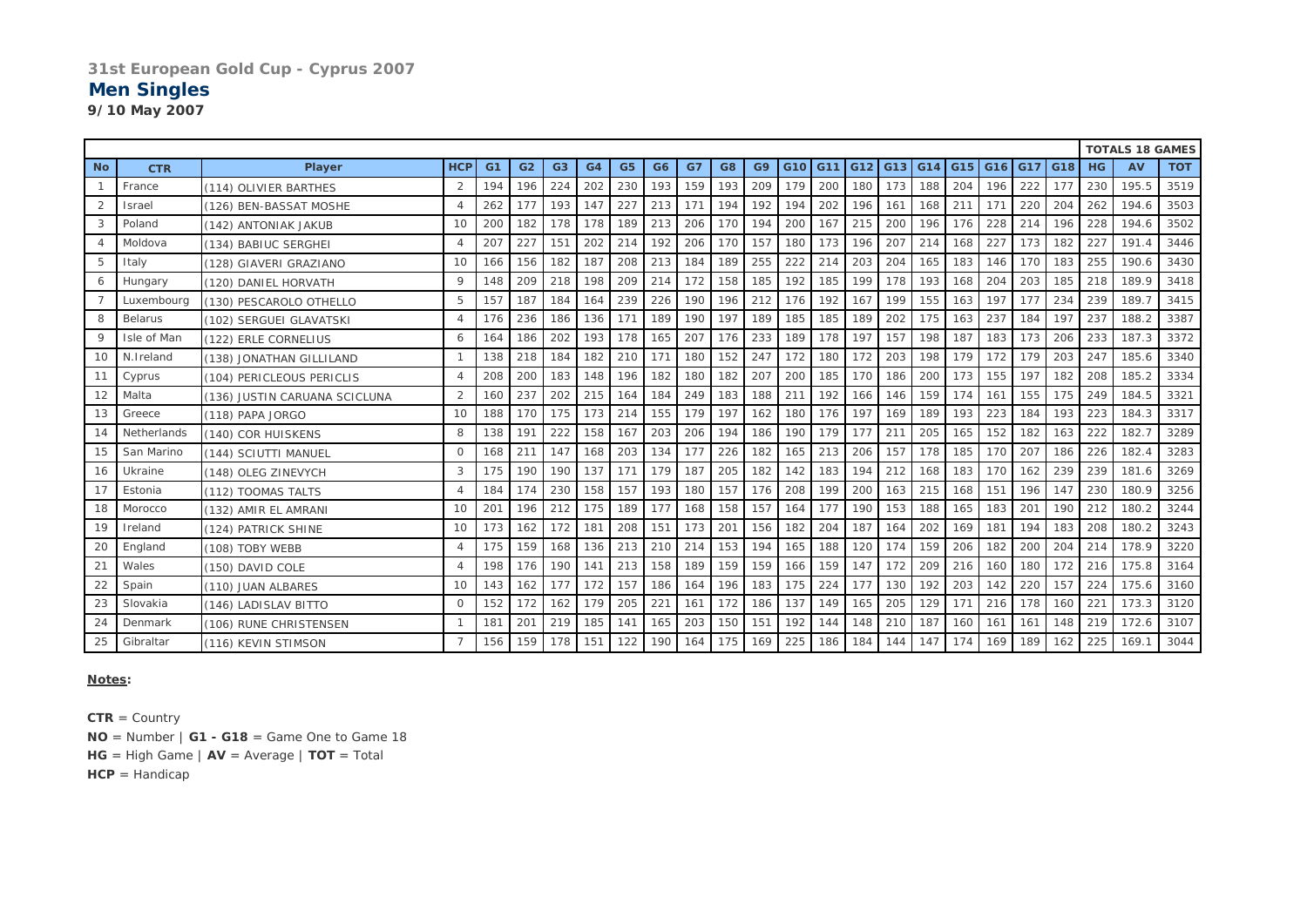#### **31st European Gold Cup - Cyprus 2007 Ladies TOP 16** *Friday 11th May 2007*

|                |                |                             |                |                |                |                |     |                |                |           | <b>TOTALS 6 GAMES</b> |            |
|----------------|----------------|-----------------------------|----------------|----------------|----------------|----------------|-----|----------------|----------------|-----------|-----------------------|------------|
| No.            | <b>Country</b> | Player                      | <b>HCP</b>     | G <sub>1</sub> | G <sub>2</sub> | G <sub>3</sub> | G4  | G <sub>5</sub> | G <sub>6</sub> | <b>HG</b> | AV                    | <b>TOT</b> |
|                | Poland         | (141) SUSZCZEWICZ PATRYCJA  | 10             | 187            | 241            | 177            | 210 | 187            | 218            | 241       | 203.3                 | 1220       |
| $\overline{2}$ | Italy          | (127) PERTICATI SARA        | 1              | 227            | 182            | 205            | 169 | 191            | 200            | 227       | 195.7                 | 1174       |
| 3              | Ireland        | (123) MICHELLE FRANCIS      | 10             | 192            | 202            | 166            | 201 | 170            | 188            | 202       | 186.5                 | 1119       |
| 4              | Israel         | (125) GALIN GALLER HEATHER  | 10             | 206            | 165            | 200            | 173 | 190            | 163            | 206       | 182.8                 | 1097       |
| 5              | <b>Belarus</b> | (101) ELENA LAZUTA          | $\Omega$       | 188            | 190            | 166            | 161 | 168            | 199            | 199       | 178.7                 | 1072       |
| 6              | England        | (107) REBECCA TREVOR        | $\mathbf{1}$   | 177            | 172            | 185            | 151 | 192            | 193            | 193       | 178.3                 | 1070       |
| 7              | Ukraine        | (147) TETIANA DEGTIAROVA    | 10             | 186            | 168            | 170            | 179 | 197            | 170            | 197       | 178.3                 | 1070       |
| 8              | Malta          | (135) JOSEPHINE BORG        | 8              | 179            | 157            | 179            | 194 | 161            | 198            | 198       | 178.0                 | 1068       |
| 9              | Greece         | (117) PAPADEMETRIOU GEORGIA | $\overline{7}$ | 157            | 154            | 185            | 206 | 177            | 164            | 206       | 173.8                 | 1043       |
| 10             | Denmark        | (105) ANNA DYRHOLM CLAUSEN  | $\overline{7}$ | 180            | 154            | 184            | 196 | 146            | 172            | 196       | 172.0                 | 1032       |
| 11             | Luxembourg     | (129) PESCAROLO SYLVIE      | 8              | 192            | 166            | 174            | 186 | 136            | 174            | 192       | 171.3                 | 1028       |
| 12             | Hungary        | (119) TIMEA SIMON           | 10             | 182            | 161            | 202            | 141 | 156            | 184            | 202       | 171.0                 | 1026       |
| 13             | Estonia        | (111) TAIMI DREIER          | 8              | 159            | 171            | 171            | 171 | 168            | 177            | 177       | 169.5                 | 1017       |
| 14             | Spain          | (109) DOLORES ESTEVE        | 3              | 184            | 161            | 199            | 153 | 128            | 183            | 199       | 168.0                 | 1008       |
| 15             | France         | (113) BRIGITTE GUYNAMANT    |                | 182            | 174            | 149            | 162 | 155            | 166            | 182       | 164.7                 | 988        |
| 16             | Moldova        | (133) SUDEICO OXANA         | $\overline{4}$ | 178            | 141            | 160            | 157 | 154            | 159            | 178       | 158.2                 | 949        |

**Notes:**

**NO** = Number | **G1 - G6** = Game One to Game 6 **HG** = High Game | **AV** = Average | **TOT** = Total

**HCP** = Handicap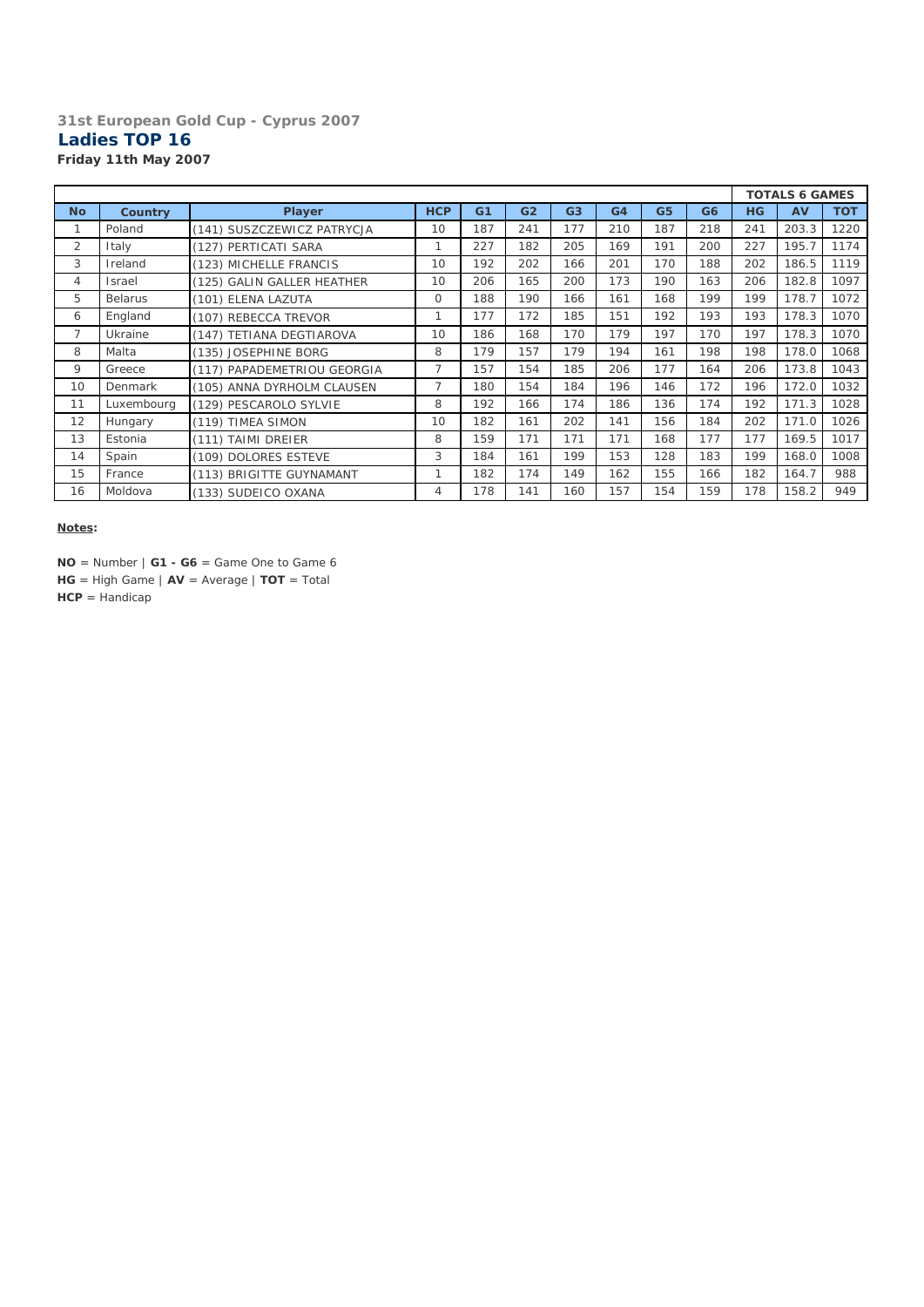#### **31st European Gold Cup - Cyprus 2007 Men TOP 16** *Friday 11th May 2007*

|           |                |                               |                |                |                |                |                |                |                |     | <b>TOTALS 6 GAMES</b> |            |
|-----------|----------------|-------------------------------|----------------|----------------|----------------|----------------|----------------|----------------|----------------|-----|-----------------------|------------|
| <b>No</b> | <b>Country</b> | Player                        | <b>HCP</b>     | G <sub>1</sub> | G <sub>2</sub> | G <sub>3</sub> | G <sub>4</sub> | G <sub>5</sub> | G <sub>6</sub> | HG  | AV                    | <b>TOT</b> |
|           | Poland         | (142) ANTONIAK JAKUB          | 10             | 242            | 201            | 207            | 230            | 198            | 162            | 242 | 206.7                 | 1240       |
| 2         | Cyprus         | (104) PERICLEOUS PERICLIS     | $\overline{4}$ | 227            | 194            | 188            | 199            | 188            | 224            | 227 | 203.3                 | 1220       |
| 3         | Hungary        | (120) DANIEL HORVATH          | 9              | 168            | 200            | 197            | 223            | 196            | 202            | 223 | 197.7                 | 1186       |
| 4         | Ukraine        | (148) OLEG ZINEVYCH           | 3              | 218            | 204            | 181            | 179            | 155            | 229            | 229 | 194.3                 | 1166       |
| 5         | France         | (114) OLIVIER BARTHES         | 2              | 190            | 184            | 216            | 204            | 173            | 151            | 216 | 186.3                 | 1118       |
| 6         | Greece         | (118) PAPA JORGO              | 10             | 186            | 176            | 191            | 217            | 174            | 167            | 217 | 185.2                 | 1111       |
| 7         | Israel         | (126) BEN-BASSAT MOSHE        | 4              | 227            | 176            | 171            | 163            | 172            | 199            | 227 | 184.7                 | 1108       |
| 8         | Moldova        | (134) BABIUC SERGHEI          | 4              | 229            | 183            | 179            | 186            | 164            | 163            | 229 | 184                   | 1104       |
| 9         | N.Ireland      | (138) JONATHAN GILLILAND      |                | 173            | 178            | 168            | 225            | 166            | 193            | 225 | 183.8                 | 1103       |
| 10        | Italy          | (128) GIAVERI GRAZIANO        | 10             | 169            | 157            | 219            | 166            | 197            | 183            | 219 | 181.8                 | 1091       |
| 11        | Malta          | (136) JUSTIN CARUANA SCICLUNA | 2              | 183            | 162            | 174            | 166            | 237            | 162            | 237 | 180.7                 | 1084       |
| 12        | Isle of Man    | (122) ERLE CORNELIUS          | 6              | 164            | 224            | 144            | 198            | 164            | 187            | 224 | 180.2                 | 1081       |
| 13        | San Marino     | (144) SCIUTTI MANUEL          | 0              | 170            | 160            | 212            | 157            | 199            | 181            | 212 | 179.8                 | 1079       |
| 14        | Luxembourg     | (130) PESCAROLO OTHELLO       | 5              | 187            | 175            | 170            | 160            | 198            | 184            | 198 | 179                   | 1074       |
| 15        | <b>Belarus</b> | (102) SERGUEI GLAVATSKI       | 4              | 165            | 198            | 131            | 167            | 194            | 210            | 210 | 177.5                 | 1065       |
| 16        | Netherlands    | (140) COR HUISKENS            | 8              | 178            | 178            | 170            | 160            | 156            | 177            | 178 | 169.8                 | 1019       |

**Notes:**

**NO** = Number | **G1 - G6** = Game One to Game 6 **HG** = High Game | **AV** = Average | **TOT** = Total **HCP** = Handicap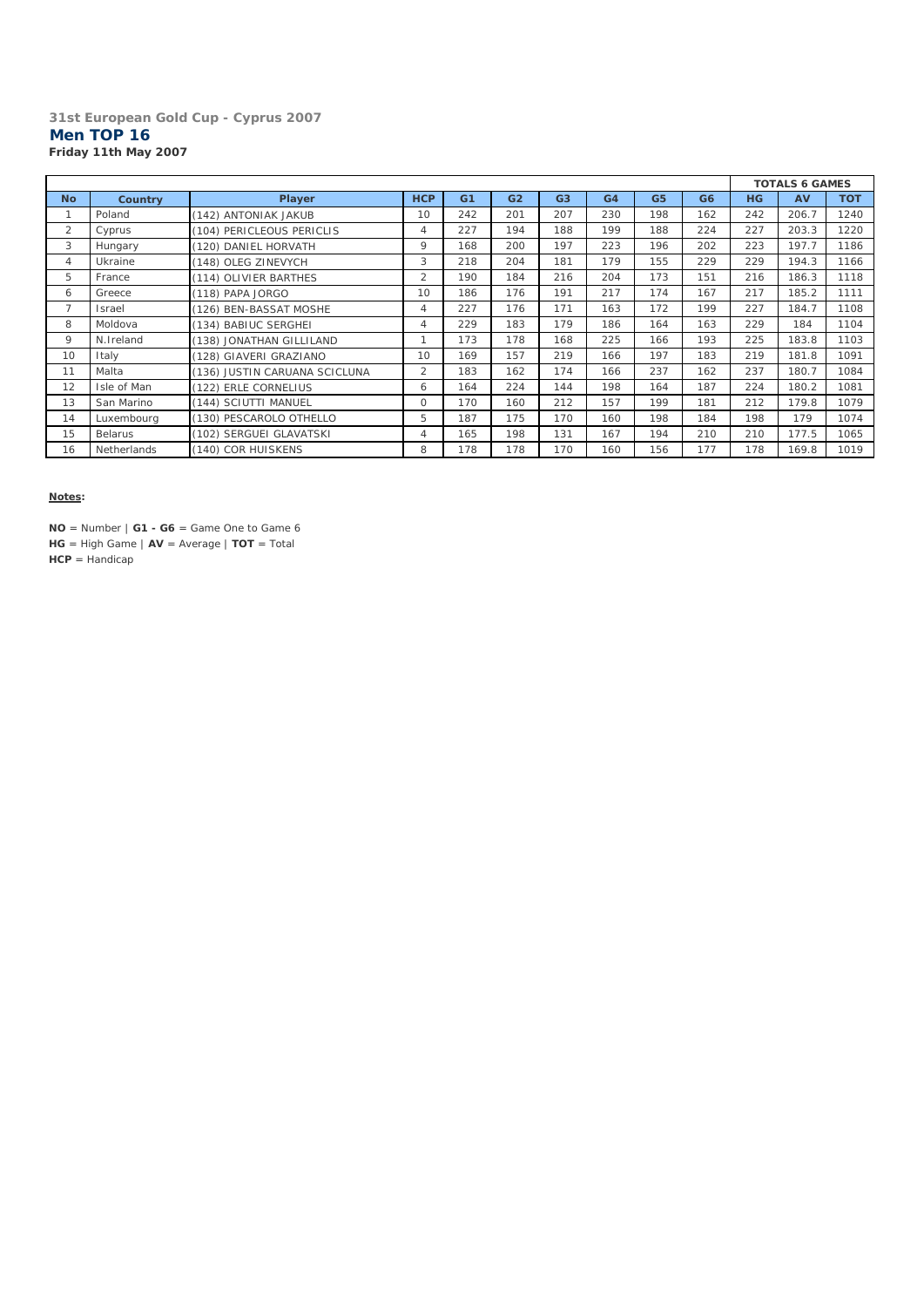#### **31st European Gold Cup - Cyprus 2007**

#### **Ladies TOP 8**

#### *Friday 11th May 2007*

|           |               |                            |            |      |                |                |                |                |                |                |     | <b>TOTALS 12 GAMES</b> |            |
|-----------|---------------|----------------------------|------------|------|----------------|----------------|----------------|----------------|----------------|----------------|-----|------------------------|------------|
| <b>No</b> | Country       | <b>Player</b>              | <b>HCP</b> | 2nd  | G <sub>1</sub> | G <sub>2</sub> | G <sub>3</sub> | G <sub>4</sub> | G <sub>5</sub> | G <sub>6</sub> | HG  | <b>AV</b>              | <b>TOT</b> |
|           | Poland        | (141) SUSZCZEWICZ PATRYCJA | 10         | 1220 | 186            | 174            | 190            | 200            | 210            | 189            | 210 | 197.4                  | 2369       |
|           | Ireland       | (123) MICHELLE FRANCIS     | 10         | 1119 | 205            | 226            | 175            | 194            | 184            | 207            | 226 | 192.5                  | 2310       |
|           | Italy         | (127) PERTICATI SARA       |            | 1174 | 206            | 179            | 169            | 148            | 157            | 215            | 215 | 187.3                  | 2248       |
|           | Ukraine       | (147) TETIANA DEGTIAROVA   | 10         | 1070 | 202            | 181            | 200            | 203            | 175            | 201            | 203 | 186.0                  | 2232       |
|           | England       | (107) REBECCA TREVOR       |            | 1070 | 189            | 204            | 148            | 225            | 175            | 193            | 225 | 183.7                  | 2204       |
|           | <b>Israel</b> | (125) GALIN GALLER HEATHER | 10         | 1097 | 191            | 169            | 168            | 149            | 198            | 155            | 198 | 177.3                  | 2127       |
|           | Belarus       | (101) ELENA LAZUTA         |            | 1072 | 207            | 171            | 163            | 143            | 151            | 174            | 207 | 173.4                  | 2081       |
|           | Malta         | (135) JOSEPHINE BORG       |            | 1068 | 140            | 174            | 157            | 166            | 187            | 168            | 187 | 171.7                  | 2060       |

#### **Notes:**

**NO** = Number | **G1 - G6** = Game One to Game 6

**HG** = High Game | **AV** = Average | **TOT** = Total

**HCP** = Handicap

**2nd** = TOTAL from 2nd Round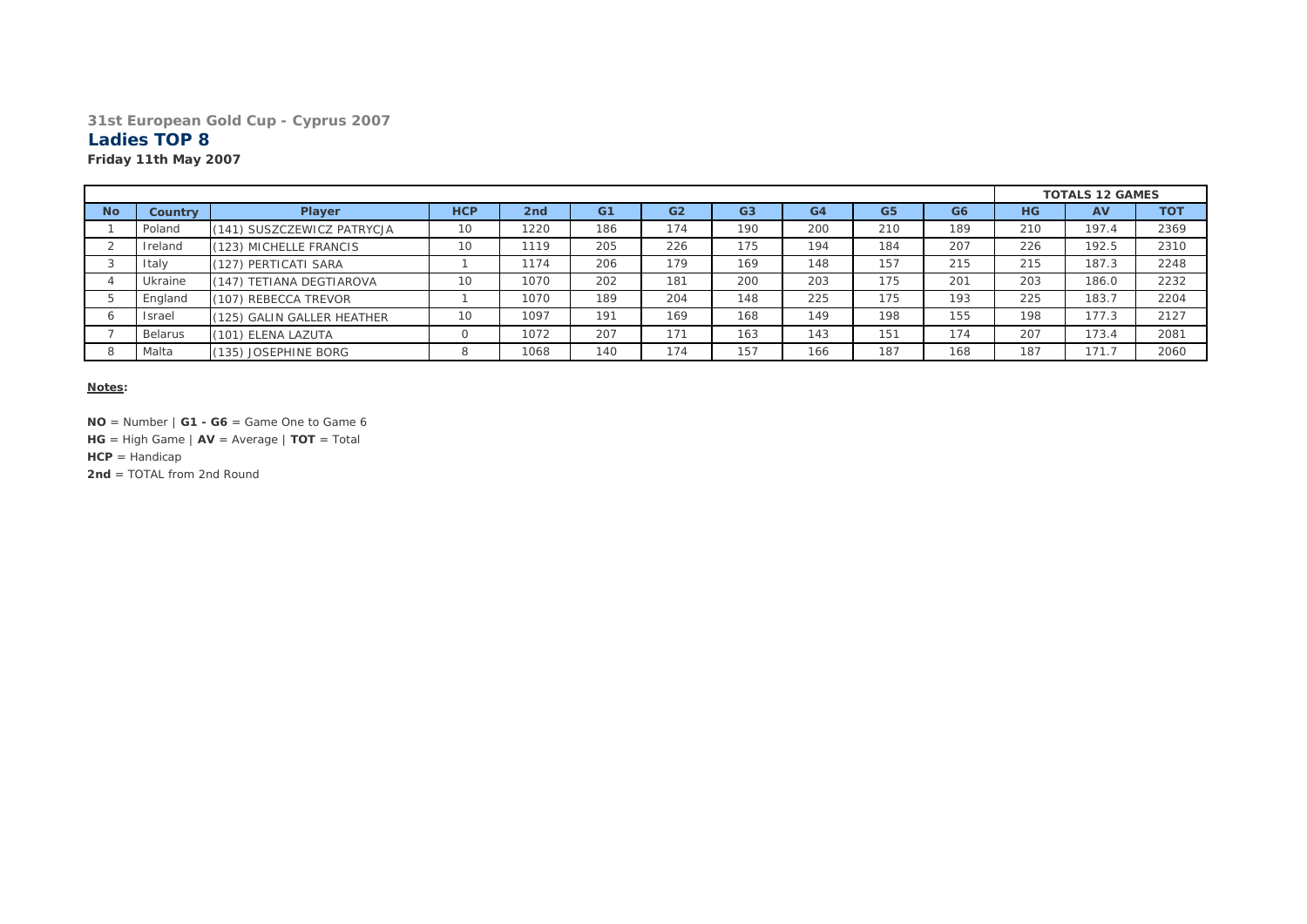#### **31st European Gold Cup - Cyprus 2007**

### **Men TOP 8**

*Friday 11th May 2007*

|           |                |                           |            |                 |                |                |                |     |                |                |     | <b>TOTALS 12 GAMES</b> |            |
|-----------|----------------|---------------------------|------------|-----------------|----------------|----------------|----------------|-----|----------------|----------------|-----|------------------------|------------|
| <b>No</b> | <b>Country</b> | <b>Player</b>             | <b>HCP</b> | 2 <sub>nd</sub> | G <sub>1</sub> | G <sub>2</sub> | G <sub>3</sub> | G4  | G <sub>5</sub> | G <sub>6</sub> | HG  | AV                     | <b>TOT</b> |
|           | Poland         | (142) ANTONIAK JAKUB      | 10         | 1240            | 214            | 190            | 197            | 216 | 219            | 196            | 219 | 206.0                  | 2472       |
|           | Cyprus         | (104) PERICLEOUS PERICLIS |            | 1220            | 204            | 179            | 243            | 217 | 204            | 197            | 243 | 205.3                  | 2464       |
|           | Hungary        | (120) DANIEL HORVATH      |            | 1186            | 215            | 199            | 180            | 206 | 182            | 149            | 215 | 193.1                  | 2317       |
|           | Moldova        | (134) BABIUC SERGHEI      | 4          | 1104            | 159            | 205            | 197            | 203 | 239            | 177            | 239 | 190.3                  | 2284       |
|           | Ukraine        | (148) OLEG ZINEVYCH       | 3          | 1166            | 158            | 169            | 186            | 190 | 178            | 193            | 193 | 186.7                  | 2240       |
| $\circ$   | Greece         | (118) PAPA JORGO          | 10         | 1111            | 181            | 158            | 209            | 211 | 181            | 155            | 211 | 183.8                  | 2206       |
|           | France         | (114) OLIVIER BARTHES     | C          | 1118            | 194            | 169            | 181            | 139 | 182            | 183            | 194 | 180.5                  | 2166       |
| 8         | Israel         | (126) BEN-BASSAT MOSHE    |            | 1108            | 184            | 156            | 183            | 158 | 161            | 169            | 184 | 176.6                  | 2119       |

#### **Notes:**

**NO** = Number | **G1 - G6** = Game One to Game 6

**HG** = High Game | **AV** = Average | **TOT** = Total

**HCP** = Handicap

**2nd** = TOTAL from 2nd Round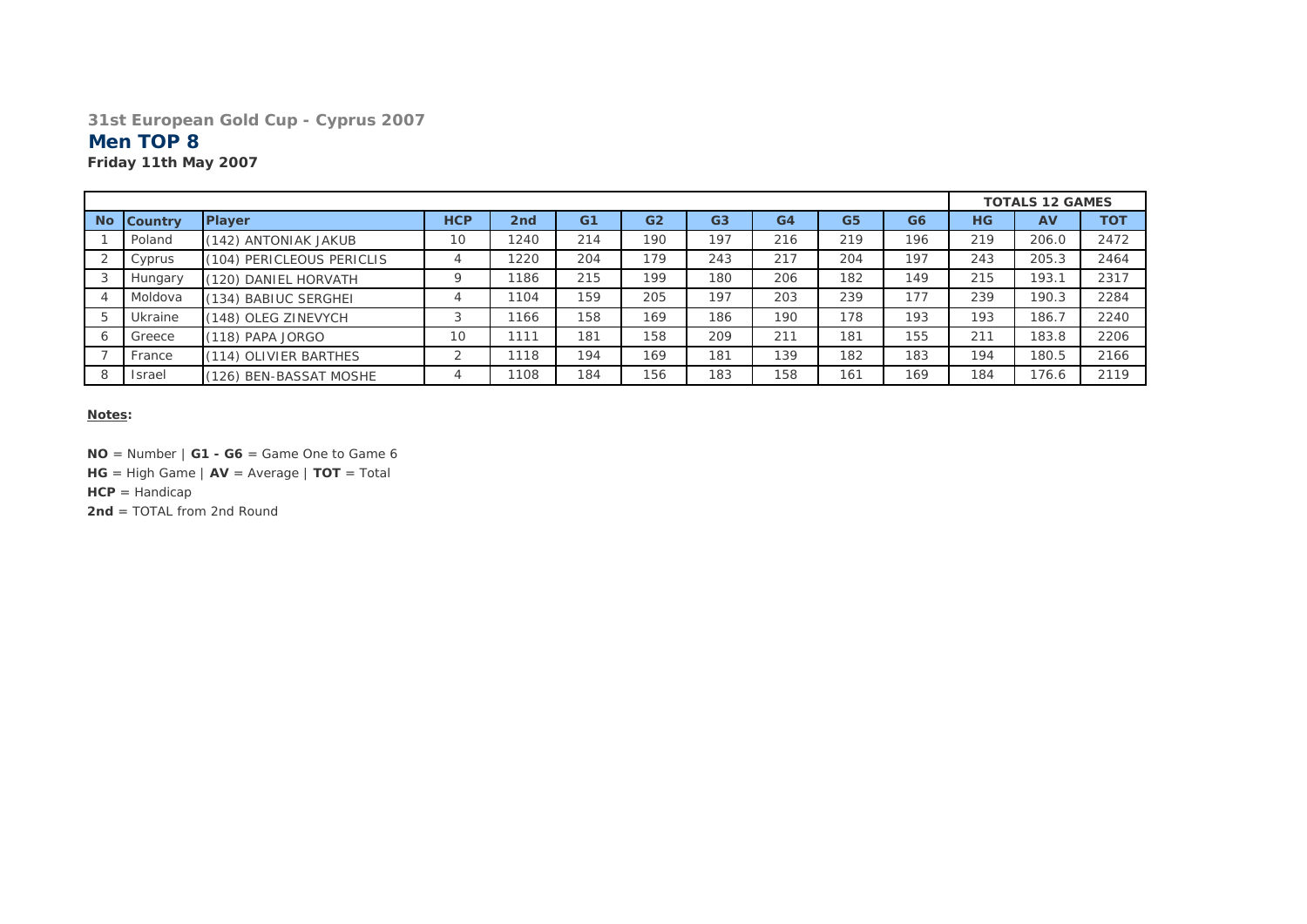### **SEMI FINALS**

*12th May 2007*

## **Semi Finals MEN 1**

| <b>No</b> | Country | <b>Plaver</b>        | <b>HCP</b> | G <sub>1</sub> | G2  | G <sub>3</sub> |
|-----------|---------|----------------------|------------|----------------|-----|----------------|
|           | Moldova | (134) BABIUC SERGHEI |            | 240            | 184 |                |
|           | Poland  | (142) ANTONIAK JAKUB | 10         | 162            | 165 |                |

# **Semi Finals MEN 2**

| <b>No</b> | Country | <b>Player</b>             | <b>HCP</b> | G <sub>1</sub> | G <sub>2</sub> | G <sub>3</sub> |
|-----------|---------|---------------------------|------------|----------------|----------------|----------------|
|           | Hungary | (120) DANIEL HORVATH      |            | 229            | 189            |                |
| $\sim$    | Cyprus  | (104) PERICLEOUS PERICLIS |            | 198            | 151            |                |

# **Semi Finals Ladies 1**

| No     | <b>Country</b> | <b>Player</b>          | <b>HCP</b> | G1  | G <sub>2</sub> | G <sub>3</sub> |
|--------|----------------|------------------------|------------|-----|----------------|----------------|
|        | Italy          | (127) PERTICATI SARA   |            | 193 | 191            |                |
| $\sim$ | Ireland        | (123) MICHELLE FRANCIS | 10         | 182 | 163            |                |

# **Semi Finals Ladies 2**

| <b>No</b> | Country | <b>Plaver</b>              | <b>HCP</b> | G1  | G <sub>2</sub> | G <sub>3</sub> |
|-----------|---------|----------------------------|------------|-----|----------------|----------------|
|           | Poland  | (141) SUSZCZEWICZ PATRYCJA | 10         | 205 | 264            | 190            |
|           | Ukraine | (147) TETIANA DEGTIAROVA   | 10         | 221 | 195            | 167            |

#### **Notes:**

**NO** = Number | **G1 - G6** = Game One to Game 3 **HG** = High Game | **AV** = Average | **TOT** = Total **HCP** = Handicap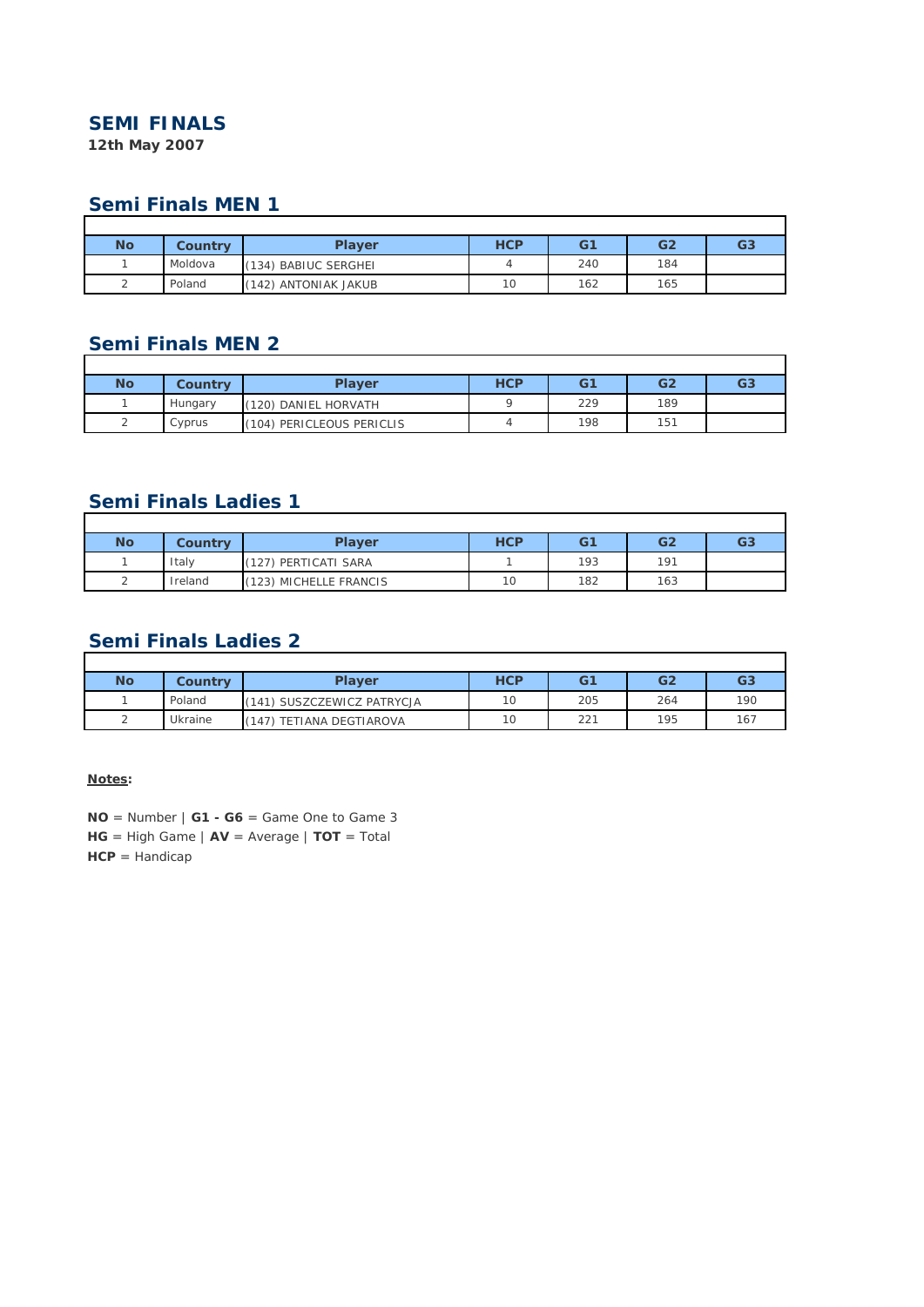# 31<sup>st</sup> European Gold Cup Cyprus 2007

#### **MEN TOP 4 FINALS**

*Saturday 12th May 2007*